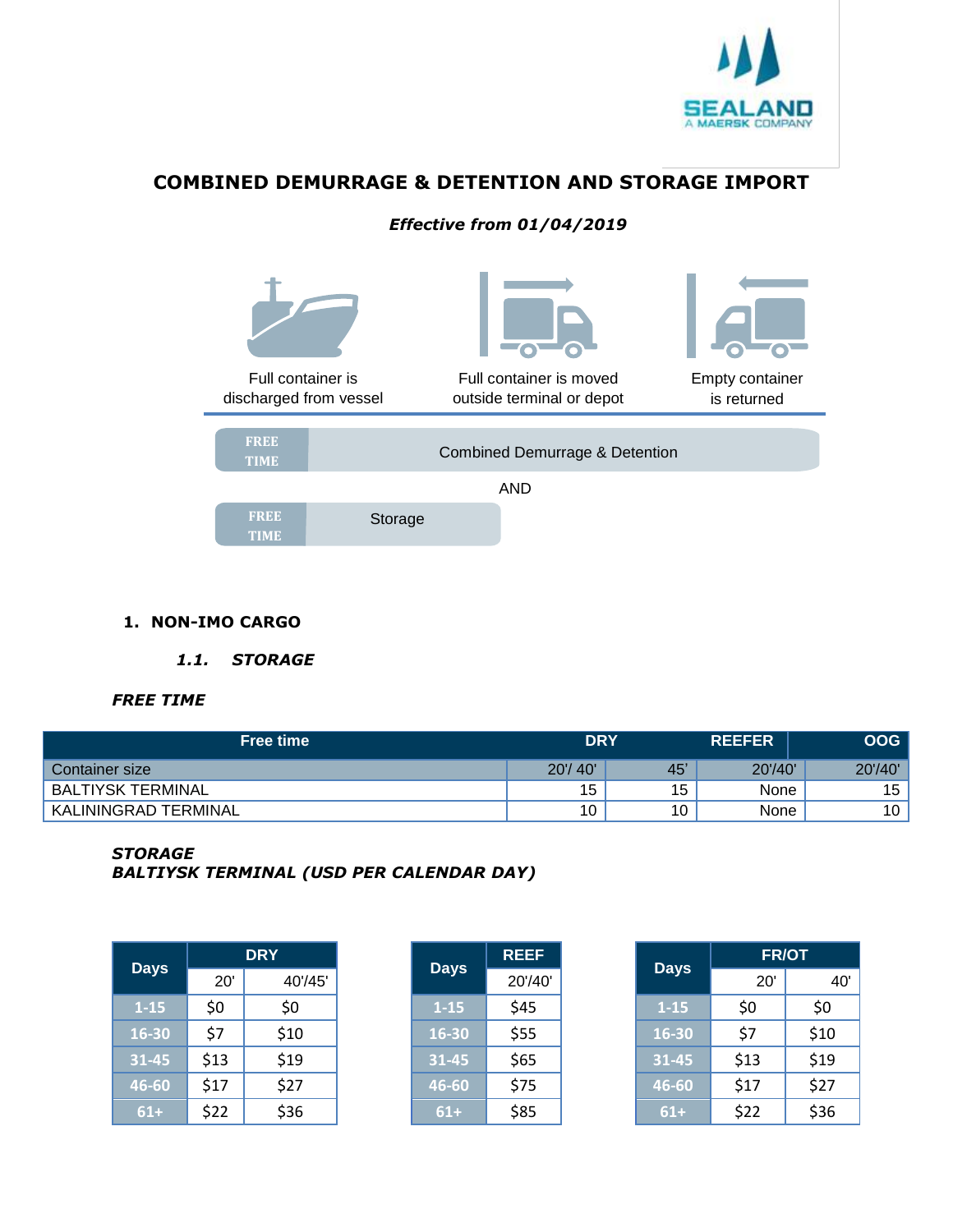

## *KALININGRAD TERMINAL (USD PER CALENDAR DAY)*

|             |      | <b>DRY</b> |  | <b>Days</b> | <b>REEF</b> |             | <b>FR/OT</b> |      |
|-------------|------|------------|--|-------------|-------------|-------------|--------------|------|
| <b>Days</b> | 20'  | 40'/45'    |  |             | 20'/40'     | <b>Days</b> | 20'          |      |
| $1 - 10$    | \$0  | \$0        |  | $1-10$      | \$50        | $1 - 10$    | \$0          | \$0  |
| 11-30       | \$6  | \$9        |  | $11 - 15$   | \$55        | 11-30       | \$6          | \$9  |
| $31+$       | \$12 | \$20       |  | 16-30       | \$70        | $31+$       | \$12         | \$20 |

|             | <b>REEF</b> |
|-------------|-------------|
| <b>Days</b> | 20'/40'     |
| $1 - 10$    | \$50        |
| 11-15       | \$55        |
| 16-30       | \$70        |
| $31 +$      | \$75        |

|             |      | <b>DRY</b> |             | <b>REEF</b> |             | <b>FR/OT</b> |      |
|-------------|------|------------|-------------|-------------|-------------|--------------|------|
| <b>Days</b> | 20'  | 40'/45'    | <b>Days</b> | 20'/40'     | <b>Days</b> | 20'          | 40'  |
| $1 - 10$    | \$0  | \$0        | $1 - 10$    | \$50        | $1 - 10$    | \$0          | \$0  |
| L1-30       | \$6  | \$9        | $11 - 15$   | \$55        | 11-30       | \$6          | \$9  |
| $31+$       | \$12 | \$20       | 16-30       | \$70        | $31+$       | \$12         | \$20 |

## *1.2. COMBINED DEMURRAGE & DETENTION*

| <b>Free time</b>     | <b>DRY</b> |     | <b>REEFER</b> | <b>OOG</b> |
|----------------------|------------|-----|---------------|------------|
| Container size       | 20'/40'    | 45' | 20'/40'       | 20'/40'    |
| BALTIYSK TERMINAL    |            |     |               |            |
| KALININGRAD TERMINAL |            |     |               |            |

## *BALTIYSK and KALININGRAD TERMINAL (USD PER CALENDAR DAY)*

|             |      | <b>DRY</b> |  |         | <b>Days</b> |             | <b>REEF</b> |       |  | <b>FR/OT</b> |
|-------------|------|------------|--|---------|-------------|-------------|-------------|-------|--|--------------|
| <b>Days</b> | 20'  | 40'        |  |         | 20'/40'     | <b>Days</b> | 20'         | 40'   |  |              |
| $1 - 7$     | \$0  | \$0        |  | $1-3$   | \$0         | $1 - 7$     | \$0         | \$0   |  |              |
| $8 - 12$    | \$15 | \$30       |  | $4 - 7$ | \$110       | $8 - 12$    | \$20        | \$40  |  |              |
| 13-30       | \$25 | \$50       |  | $8+$    | \$220       | 13-30       | \$33        | \$67  |  |              |
| $31+$       | \$50 | \$100      |  |         |             | $31+$       | \$67        | \$133 |  |              |

#### **2. IMO CARGO**  *2.1. STORAGE IMO*

#### *FREE TIME*

| <b>Free time</b>            | <b>DRY</b> |    | <b>REEFER</b> | <b>OOG</b> |
|-----------------------------|------------|----|---------------|------------|
| Container size              | 20'/40'    | 45 | 20'/40'       | 20'/40'    |
| <b>BALTIYSK TERMINAL</b>    | 15         | 15 | None          | 15         |
| <b>KALININGRAD TERMINAL</b> | 10         | 10 | None          | 10         |